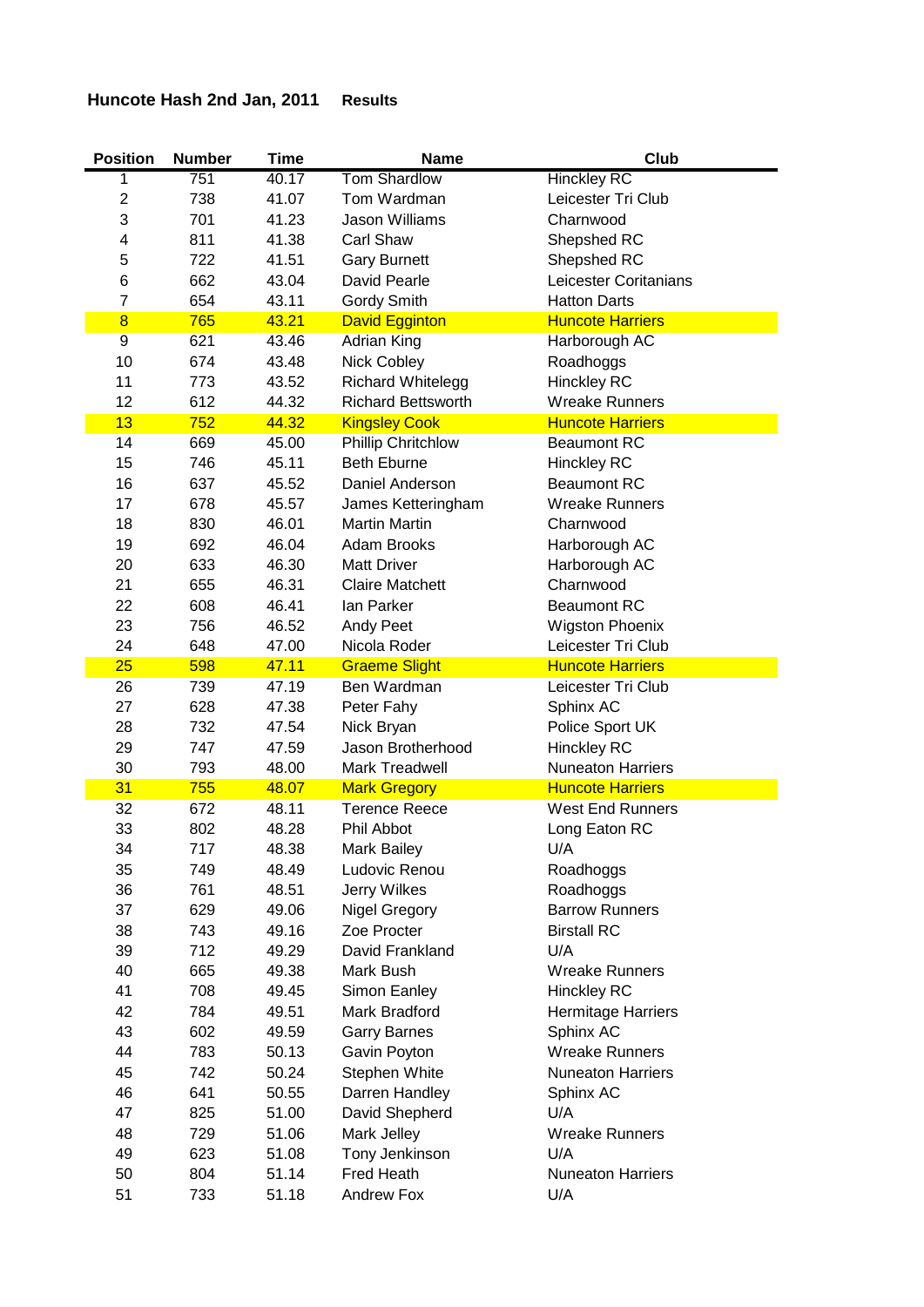| 52       | 769        | 51.22 | <b>Andrea Sommer</b>                     | <b>Huncote Harriers</b>                            |
|----------|------------|-------|------------------------------------------|----------------------------------------------------|
| 53       | 635        | 51.36 | <b>Gareth Chivers</b>                    | U/A                                                |
| 54       | 831        | 51.41 | <b>Mike Sandford</b>                     | <b>Huncote Harriers</b>                            |
| 55       | 638        | 51.46 | <b>Myles Davies</b>                      | Sphinx AC                                          |
| 56       | 664        | 51.53 | <b>Colin Bartlette</b>                   | <b>Huncote Harriers</b>                            |
| 57       | 632        | 52.06 | <b>Jason Tomkins</b>                     | <b>Huncote Harriers</b>                            |
| 58       | 601        | 52.20 | <b>Bryan Pears</b>                       | Sphinx AC                                          |
| 59       | 782        | 52.27 | <b>Ashley Payne</b>                      | <b>Huncote Harriers</b>                            |
| 60       | 778        | 52.35 | <b>Mark Whittering</b>                   | <b>Huncote Harriers</b>                            |
| 61       | 735        | 52.38 | Kelly Wilder                             | Roadhoggs                                          |
| 62       | 710        | 52.40 | Emma Gould                               | Serpentine                                         |
| 63       | 763        | 52.53 | Dale Jenkins                             | Roadhoggs                                          |
| 64       | 696        | 52.57 | Ian Hopkins                              | <b>Dudley Kingswinford</b>                         |
| 65       | 639        | 53.00 | lan Davies                               | Sphinx AC                                          |
| 66       | 610        | 53.02 | <b>Graham Hobbs</b>                      | <b>Desford Striders</b>                            |
| 67       | 791        | 53.28 | Graeme Rolfe                             | Harborough AC                                      |
| 68       | 702        | 53.32 | Duncan Percy                             | <b>Desford Striders</b>                            |
| 69       | 600        | 53.55 | <b>Steve Barrowcliffe</b>                | Hinckley                                           |
| 70       | 849        | 54.02 | Gavin Speed                              | <b>Desford Striders</b>                            |
| 71       | 622        | 54.07 | Lorna Waters                             | Fleckney & Kibworth                                |
| 72       | 631        | 54.09 | David Taylor                             | <b>Sleaford Town Runners</b>                       |
| 73       | 718        | 54.12 | <b>Yvonne Scarrott</b>                   | <b>Nene Valley Harriers</b>                        |
| 74       | 727        | 54.14 | <b>Simon Hart</b>                        | <b>Huncote Harriers</b>                            |
| 75       | 741        | 54.16 | Garry Siddon                             | U/A                                                |
| 76       | 643        | 54.18 | David Kind                               | Hermitage Harriers                                 |
| 77       | 799        | 54.22 | Rob Pullen                               | <b>Wigston Phoenix</b>                             |
| 78       | 679        | 54.24 | <b>Mick Revill</b>                       | <b>Stamford Striders</b>                           |
| 79       | 768        | 54.30 | David Wilmot                             | <b>Wigston Phoenix</b>                             |
| 80       | 740        | 54.33 | <b>Steve Hatcher</b>                     | <b>Hinckley RC</b>                                 |
| 81       | 822        | 54.35 | <b>Phil Davis</b>                        | <b>Pudsey Bramley</b>                              |
| 82       | 816        | 54.36 | <b>Tom Parker</b>                        | <b>Wreake Runners</b>                              |
| 83       | 781        | 54.36 | Joanne Matthews                          | Hermitage Harriers                                 |
| 84       | 758        | 54.44 | Denis Thompson                           | <b>West End Runners</b>                            |
| 85       | 711        | 55.04 | <b>Steve Court</b>                       | Sphinx AC                                          |
| 86       | 810        | 55.10 | Jason Tew                                | U/A                                                |
| 87       | 691        | 55.12 | Karen Brooks                             |                                                    |
| 88       | 760        | 55.24 |                                          | Harborough AC<br>U/A                               |
| 89       |            |       | Igor Burbela<br>Paul Hannah              | <b>Stamford Striders</b>                           |
| 90       | 607        | 55.37 |                                          |                                                    |
|          | 627        | 55.41 | Adrian Moran                             | Hinckley RC                                        |
| 91       | 792        | 55.58 | <b>Michael Gilding</b>                   | <b>West End Runners</b><br><b>Huncote Harriers</b> |
| 92<br>93 | 806        | 56.08 | <b>Nick Cox</b><br><b>Richard Thomas</b> |                                                    |
| 94       | 651<br>716 | 56.14 | Kevan Naylor                             | <b>Huncote Harriers</b><br><b>Barrow Runners</b>   |
|          |            | 56.23 | John Hunt                                |                                                    |
| 95       | 616        | 56.24 |                                          | Sphinx AC                                          |
| 96       | 682        | 56.25 | <b>Stephen Dewick</b>                    | <b>Stilton Striders</b>                            |
| 97       | 759        | 56.35 | Shea McEriean                            | U/A                                                |
| 98       | 770        | 56.38 | Marc Ketnor                              | U/A                                                |
| 99       | 661        | 56.41 | <b>Barry Hibberd</b>                     | <b>Huncote Harriers</b>                            |
| 100      | 611        | 56.51 | David Gould                              | <b>West Bromwich Harriers</b>                      |
| 101      | 658        | 56.52 | <b>Robert Tate</b>                       | U/A                                                |
| 102      | 826        | 56.54 | <b>Stephen Snow</b>                      | U/A                                                |
| 103      | 737        | 56.56 | Melissa Handford                         | Charnwood                                          |
| 104      | 736        | 56.57 | Elizabeth Collingham                     | <b>Wreake Runners</b>                              |
| 105      | 697        | 56.58 | Peter Traynor                            | <b>Nuneaton Harriers</b>                           |
| 106      | 604        | 57.09 | Dean Weston                              | U/A                                                |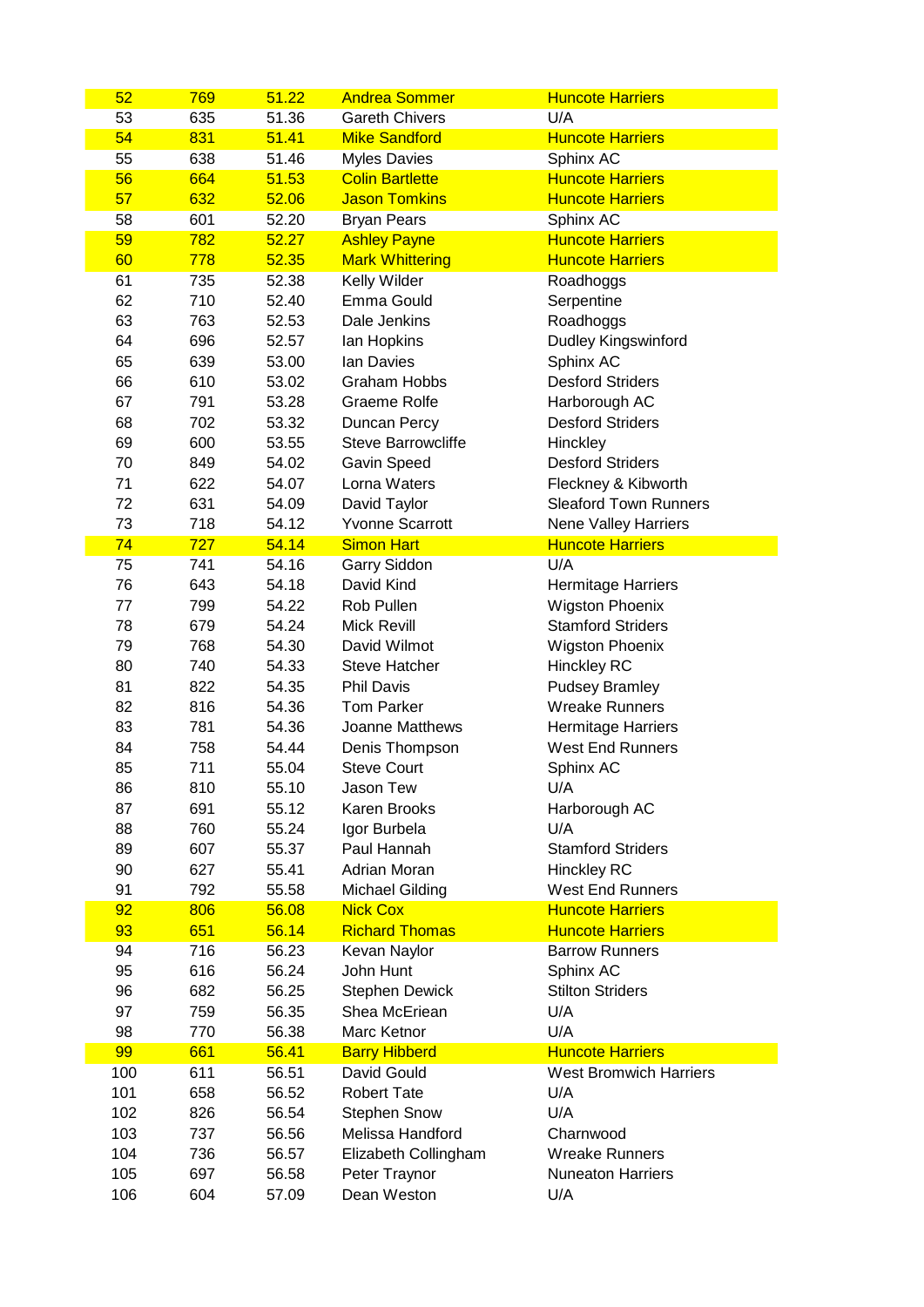| 107        | 728        | 57.20          | John Stew                                  | Roadhoggs                                      |
|------------|------------|----------------|--------------------------------------------|------------------------------------------------|
| 108        | 730        | 57.24          | <b>Martin Matthews</b>                     | Long Eaton RC                                  |
| 109        | 798        | 57.35          | Eileen Mannion                             | <b>Wakefield Harriers</b>                      |
| 110        | 625        | 57.38          | <b>Michael Walton</b>                      | <b>Huncote Harriers</b>                        |
| 111        | 725        | 58.05          | <b>Mitch Timms</b>                         | Sphinx AC                                      |
| 112        | 780        | 58.07          | <b>Alex Doory</b>                          | <b>Huncote Harriers</b>                        |
| 113        | 699        | 58.10          | <b>Brian Mackey</b>                        | <b>Huncote Harriers</b>                        |
| 114        | 836        | 58.15          | Nick Johnston                              | Harborough AC                                  |
| 115        | 815        | 58.16          | <b>Steve Taylor</b>                        | 1485 Tri Club                                  |
| 116        | 723        |                | <b>Andrew Morris</b>                       |                                                |
|            |            | 58.18          |                                            | Shepshed RC                                    |
| 117        | 731        | 58.19          | Jon Heap                                   | Roadhoggs                                      |
| 118        | 667        | 58.21          | <b>Terry Friday</b>                        | <b>Barrow Runners</b>                          |
| 119        | 681        | 58.27          | Phil Low                                   | <b>West End Runners</b>                        |
| 120        | 764        | 58.31          | Robert Taylor                              | Roadhoggs                                      |
| 121        | 683        | 58.44          | Vicki Lowe                                 | <b>Stilton Striders</b>                        |
| 122        | 668        | 58.57          | John Skevington                            | <b>Wreake Runners</b>                          |
| 123        | 613        | 59.01          | Marvin Smith                               | <b>Birstall RC</b>                             |
| 124        | 855        | 59.04          | Steven Pyefinch                            | Long Eaton RC                                  |
| 125        | 854        | 59.05          | Darren Pyefinch                            | Long Eaton RC                                  |
| 126        | 766        | 59.22          | Linda Whitelegg                            | <b>Hinckley RC</b>                             |
| 127        | 720        | 59.24          | <b>Steven Plumb</b>                        | <b>Beaumont RC</b>                             |
| 128        | 714        | 59.36          | Roger Moon                                 | <b>Beaumont RC</b>                             |
| 129        | 843        | 59.48          | <b>Paul Burchell</b>                       | Long Eaton RC                                  |
| 130        | 745        | 59.50          | Damian Cowlishaw                           | Long Eaton RC                                  |
| 131        | 606        | 59.50          | Amanda Hannah                              | <b>Stamford Striders</b>                       |
|            |            |                |                                            |                                                |
| 132        | 775        | 60.08          | <b>Paul Parker</b>                         | <b>Bowline</b>                                 |
| 133        | 671        | 60.09          | <b>Thomas Dable</b>                        | <b>Kenilworth Runners</b>                      |
|            | 853        |                | <b>Jack Holden</b>                         |                                                |
| 134        |            | 60.15          |                                            | <b>Huncote Harriers</b>                        |
| 135        | 713        | 60.21          | Paul Edgson                                | <b>Beaumont RC</b>                             |
| 136        | 779        | 60.33          | <b>Gill McGarry</b>                        | <b>Hinckley RC</b>                             |
| 137        | 785        | 61.00          | Dave Mann                                  | Ivanoe                                         |
| 138        | 673        | 61.04          | Rosie Dear                                 | Ivanoe                                         |
| 139        | 824        | 61.08          | <b>Julie Shepherd</b>                      | <b>Huncote Harriers</b>                        |
| 140        | 640        | 61.21          | Alex Bruce                                 | <b>Nuneaton Harriers</b>                       |
| 141        | 677        | 61.26          |                                            | <b>Wreake Runners</b>                          |
|            |            |                | Jane Mayes                                 | <b>Barrow Runners</b>                          |
| 142        | 851        | 61.43          | Jacky Reynolds                             |                                                |
| 143        | 817        | 61.59          | Carolyn Osborne                            | Ivanoe                                         |
| 144        | 660        | 62.00          | Roy Alan Russell                           | <b>Hinckley RC</b>                             |
| 145        | 603        | 62.05          | Neil Kear                                  | <b>Hinckley RC</b>                             |
| 146        | 796        | 62.19          | <b>Sandra Ankers</b>                       | <b>Huncote Harriers</b>                        |
| 147        | 797        | 62.20          | <b>Keith Chambers</b>                      | <b>Huncote Harriers</b>                        |
| 148        | 762        | 62.28          | Jackie Brown                               | Roadhoggs                                      |
| 149        | 754        | 62.30          | <b>Richard Pearson</b>                     | <b>Wigston Phoenix</b>                         |
| 150        | 663        | 62.32          | <b>Simon Jones</b>                         | <b>Huncote Harriers</b>                        |
| 151        | 829        | 62.39          | <b>Duncan Foley</b>                        | <b>Huncote Harriers</b>                        |
| 152        | 819        | 62.44          | Peter Oliver                               | Harborough AC                                  |
| 153        | 850        | 62.46          | Geoffry Burbage                            | U/A                                            |
| 154        | 726        | 62.47          | <b>Deb Hulbert</b>                         | <b>Huncote Harriers</b>                        |
| 155        | 774        | 63.03          | lan White                                  | <b>Fell Runners</b>                            |
| 156        | 847        | 63.18          | <b>Glenn Causer</b>                        | U/A                                            |
| 157        | 832        | 63.52          | <b>Julia Sandford</b>                      | <b>Huncote Harriers</b>                        |
| <b>158</b> | 812        | 64.04          | <b>Alexandra Carter</b>                    | <b>Huncote Harriers</b>                        |
|            |            |                |                                            |                                                |
| <b>159</b> | 800        | 64.15          | <b>Louise Wright</b>                       | <b>Huncote Harriers</b>                        |
| 160<br>161 | 706<br>842 | 64.22<br>64.25 | <b>Andrew Middleton</b><br>Bernadette Owen | <b>West End Runners</b><br>Fleckney & Kibworth |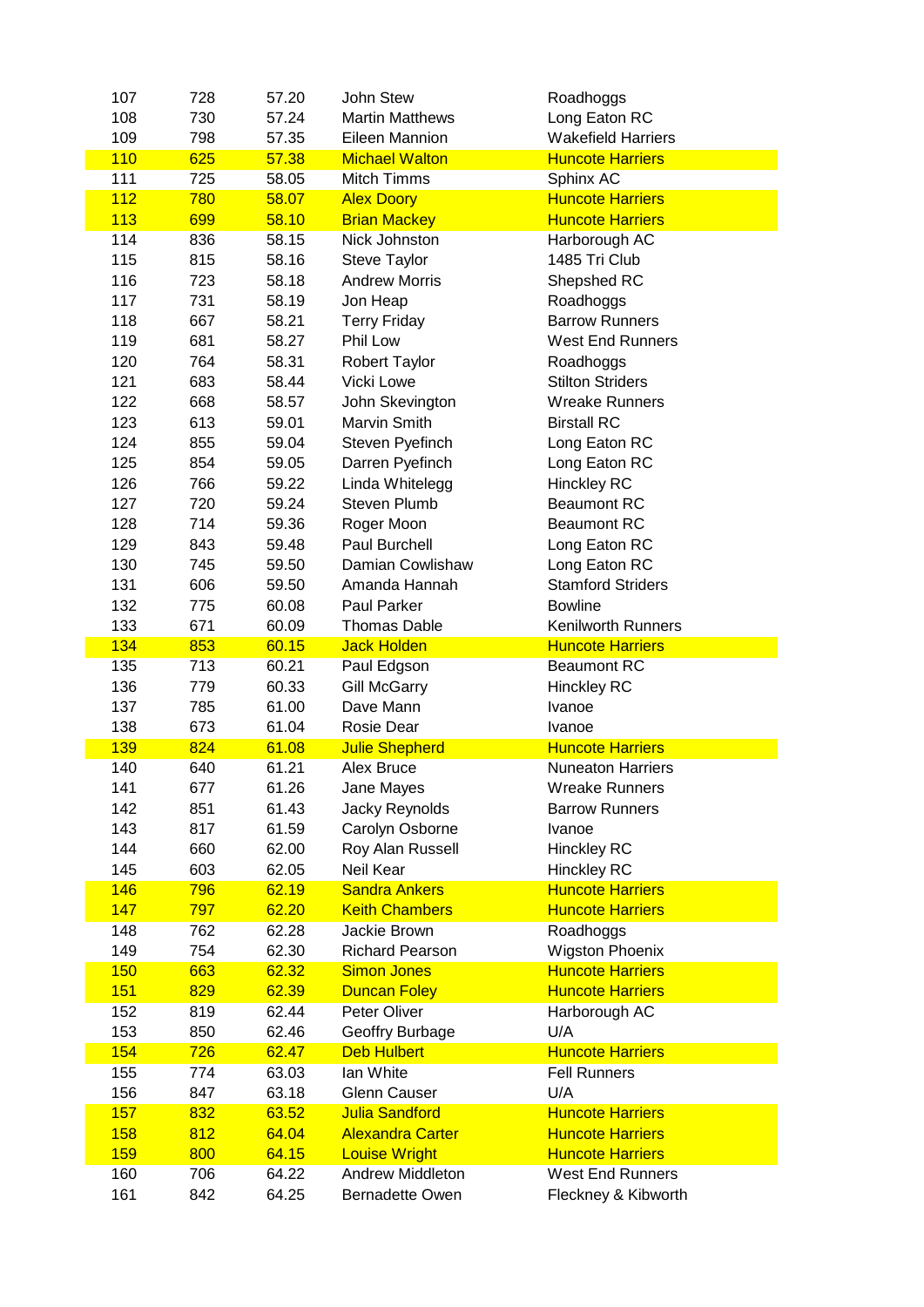| 162 | 767 | 64.38 | Andy Lauder             | <b>Hinckley RC</b>       |
|-----|-----|-------|-------------------------|--------------------------|
| 163 | 657 | 64.44 | <b>Andy Steel</b>       | <b>Wreake Runners</b>    |
| 164 | 848 | 64.48 | Andy Tomlinson          | U/A                      |
| 165 | 788 | 65.20 | Tanya Brandon           | <b>Wigston Phoenix</b>   |
| 166 | 787 | 65.22 | Jane Fraser             | <b>Wigston Phoenix</b>   |
| 167 | 776 | 65.22 | Annisia White           | U/A                      |
| 168 | 605 | 65.26 | Cheryl Bettinson        | U/A                      |
| 169 | 666 | 65.32 | <b>Tony Hall</b>        | U/A                      |
| 170 | 689 | 65.42 | John Starbuck           | <b>Birstall RC</b>       |
| 171 | 634 | 65.46 | Samantha Chivers        | U/A                      |
| 172 | 690 | 65.58 | Karen Buckland          | U/A                      |
| 173 | 744 | 65.59 | <b>Vicky Beaumont</b>   | Long Eaton RC            |
| 174 | 814 | 66.05 | Les Frost               | U/A                      |
| 175 | 852 | 66.21 | <b>Christian Hunney</b> | U/A                      |
| 176 | 837 | 66.35 | Joanna Johnston         | Harborough AC            |
| 177 | 620 | 66.35 | Jackie King             | Harborough AC            |
| 178 | 680 | 66.46 | Sheona Revill           | <b>Stamford Striders</b> |
| 179 | 789 | 66.52 | Jon Gunnell             | <b>Wigston Phoenix</b>   |
| 180 | 803 | 67.16 | Rebecca Bowler          | U/A                      |
| 181 | 724 | 67.23 | <b>Jackie Timms</b>     | Sphinx AC                |
| 182 | 715 | 67.23 | Peter Morgan            | Sphinx AC                |
| 183 | 719 | 67.24 | <b>Steven Sawford</b>   | Harborough AC            |
| 184 | 844 | 68.05 | John Golding            | Leicester Tri Club       |
| 185 | 676 | 68.08 | Laura Davison           | Leicester Tri Club       |
| 186 | 805 | 68.09 | Jeanette Foster         | Leicester Tri Club       |
| 187 | 818 | 68.10 | Ashley Langton          | Leicester Tri Club       |
| 188 | 808 | 68.10 | Katrina Kemp            | Leicester Tri Club       |
| 189 | 636 | 68.11 | Jennifer Murphy         | Leicester Tri Club       |
| 190 | 753 | 68.13 | Gary Harrison           | Leicester Tri Club       |
| 191 | 809 | 68.13 | Sadie Murphy            | Leicester Tri Club       |
| 192 | 807 | 68.15 | <b>Andy Foster</b>      | Leicester Tri Club       |
| 193 | 845 | 68.16 | Chris Burg              | Leicester Tri Club       |
| 194 | 618 | 68.17 | David Saunders          | Leicester Tri Club       |
| 195 | 786 | 68.17 | <b>Chris Allott</b>     | Leicester Tri Club       |
| 196 | 795 | 68.18 | Liam Collins            | Leicester Tri Club       |
| 197 | 790 | 68.19 | Mike Percival           | Leicester Tri Club       |
| 198 | 827 | 68.20 | Nicky Hayward           | U/A                      |
| 199 | 828 | 68.38 | Marc Orton              | U/A                      |
| 200 | 698 | 68.39 | George Davis            | <b>Nuneaton Harriers</b> |
| 201 | 734 | 68.44 | <b>Bryan Gallagher</b>  | <b>Barrow Runners</b>    |
| 202 | 823 | 68.46 | Amy Fearn               | Owls                     |
| 203 | 757 | 70.21 | <b>Trudi Unwin</b>      | <b>Huncote Harriers</b>  |
| 204 | 839 | 70.59 | Joanna Celer            | Leicester Tri Club       |
| 205 | 599 | 71.08 | Jackie Harrison         | U/A                      |
| 206 | 703 | 71.09 | <b>Carole Priestley</b> | <b>Wigston Phoenix</b>   |
| 207 | 801 | 71.22 | <b>Tracey Pickerd</b>   | <b>Huncote Harriers</b>  |
| 208 | 647 | 71.29 | <b>Lisa Buckton</b>     | <b>Huncote Harriers</b>  |
| 209 | 646 | 71.39 | <b>Tim Buckton</b>      | <b>Huncote Harriers</b>  |
| 210 | 650 | 71.40 | <b>Mike Tansey</b>      | <b>Huncote Harriers</b>  |
| 211 | 748 | 71.44 | Sarah McSharry          | <b>Hinckley RC</b>       |
| 212 | 841 | 71.51 | <b>Heather Watts</b>    | U/A                      |
| 213 | 659 | 72.30 | <b>Bob Aire</b>         | <b>Barrow Runners</b>    |
| 214 | 750 | 72.31 | Valarie Spezi           | Roadhoggs                |
| 215 | 630 | 72.33 | Kathryn Gregory         | U/A                      |
| 216 | 686 | 72.43 | Lin Farrow              |                          |
|     |     |       |                         | Harborough AC            |